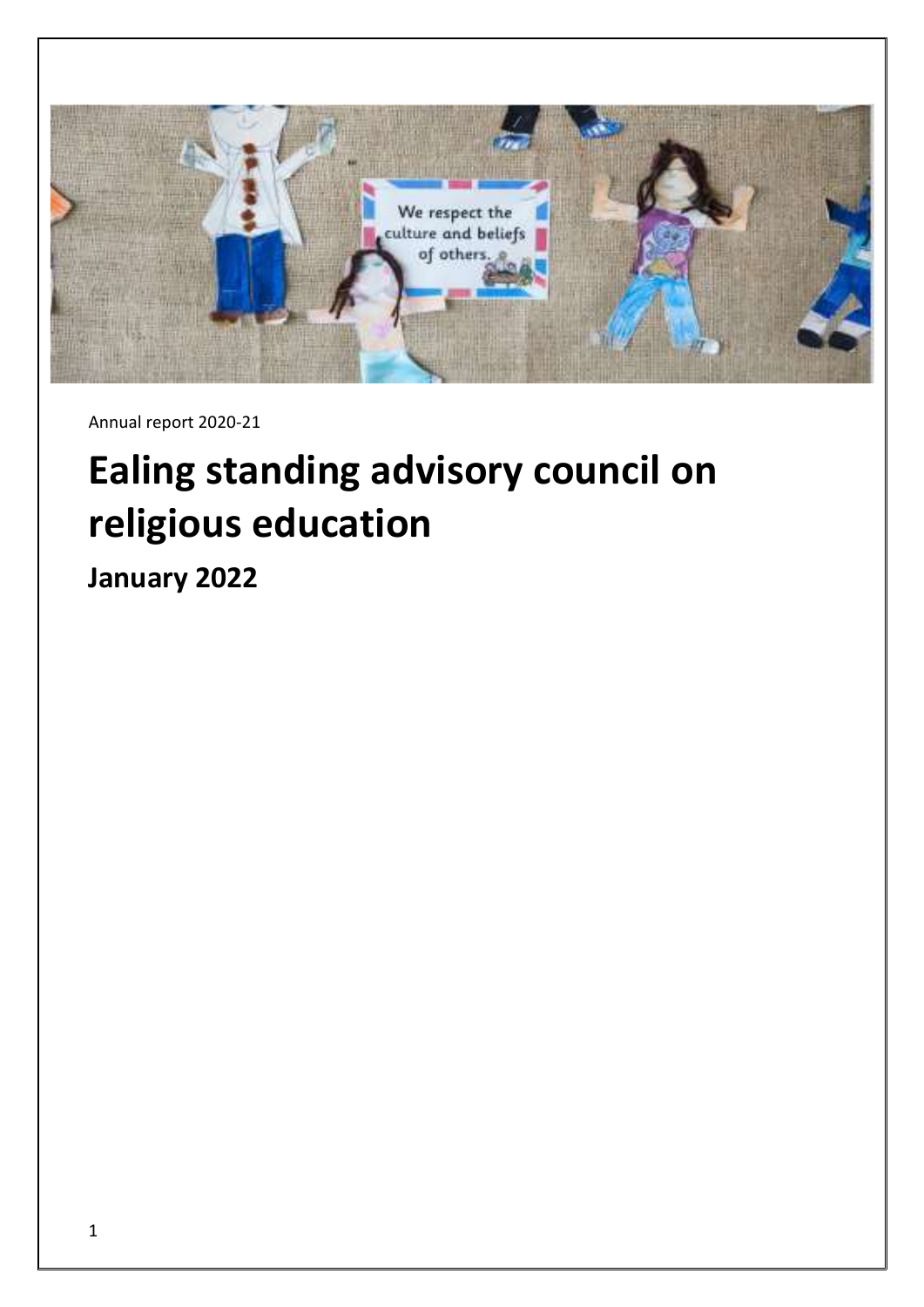# <span id="page-1-0"></span>1. Introduction

This Annual report is presented in the new format developed by NASACRE in conjunction with the DfE for use from September 2021.

# Contents

<span id="page-1-1"></span>

| 2c. Standards and monitoring of RE; Teacher training and materials and advice for schools  5 |  |
|----------------------------------------------------------------------------------------------|--|
|                                                                                              |  |
|                                                                                              |  |
|                                                                                              |  |
|                                                                                              |  |
|                                                                                              |  |
|                                                                                              |  |
|                                                                                              |  |
|                                                                                              |  |
|                                                                                              |  |
|                                                                                              |  |
|                                                                                              |  |
|                                                                                              |  |
|                                                                                              |  |
|                                                                                              |  |
|                                                                                              |  |
|                                                                                              |  |
|                                                                                              |  |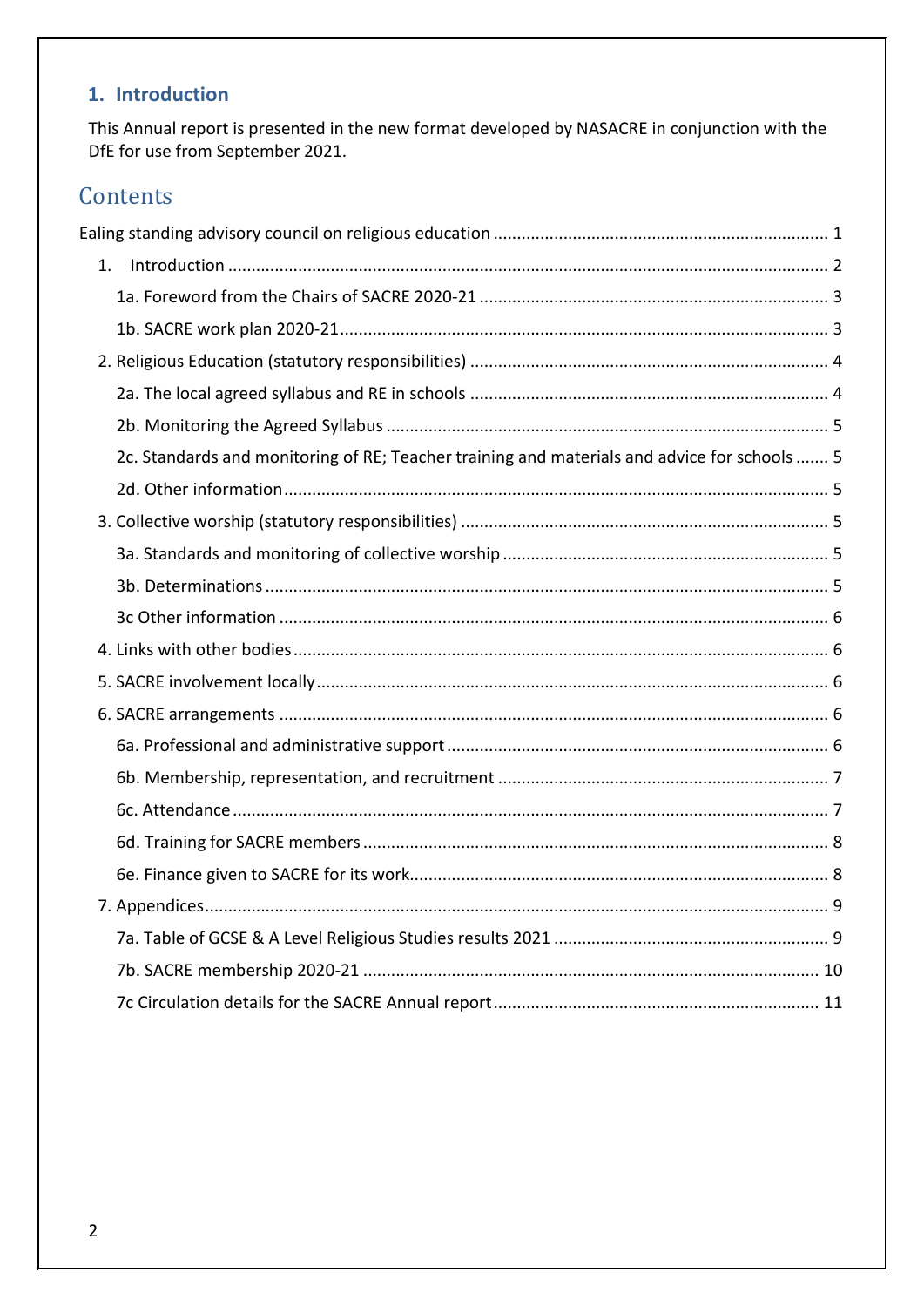#### **1a. Foreword from the Chairs of SACRE 2020-21**

Welcome to the Annual Report of the Ealing Standing AdvisoryCouncil on Religious Education (SACRE) 2020-21.

We would like to thank all of SACRE members, LA officers, schools and teachers for all of the work undertaken with collective worship and teaching religious education in the borough this year, especially given the continuing challenges of Covid 19.

Through the excellent support of Democratic Services officers, we were able to meet online and continue our work very effectively. Our schools have been supported to implement our new Agreed Syllabus and SACRE members met virtually with school leaders as part of the determination renewal process.

Networks for primary and secondary RE teachers have also continued online enabling colleagues to work collaboratively and share good practice. We are also very proud of the large number of students in Ealing who were awarded Teacher Assessed Grades for Religious Studies GCSE and A level this year.

We were very sorry to say good-bye to two long serving SACRE members, Dr Elizabeth Day and Marion McNeil and would like to thank them for their valuable contributions to Ealing SACRE over many years.

We were also delighted to welcome several new members to SACRE this year and hope that they will enjoy being part of our continuing work as a community to support our schools, children and young people in all aspects of our SACRE work.

Cllr Tariq Mahmood, Chair of the LB of Ealing SACRE (September 20 -May 2021)

Cllr Harbhajan Kaur Dheer, Chair of the LB of Ealing SACRE from May 2021

#### <span id="page-2-0"></span>**1b. SACRE work plan 2020-21**

There were three SACRE meetings held in the academic year 2020-21. Due to Covid restrictions the meetings were held online. The table below includes an overview of the content of the meetings.

Full agendas and documentation can be found at: Committee details - [Standing Advisory Council on](https://ealing.moderngov.co.uk/mgCommitteeDetails.aspx?ID=187)  [Religious Education \(moderngov.co.uk\)](https://ealing.moderngov.co.uk/mgCommitteeDetails.aspx?ID=187)



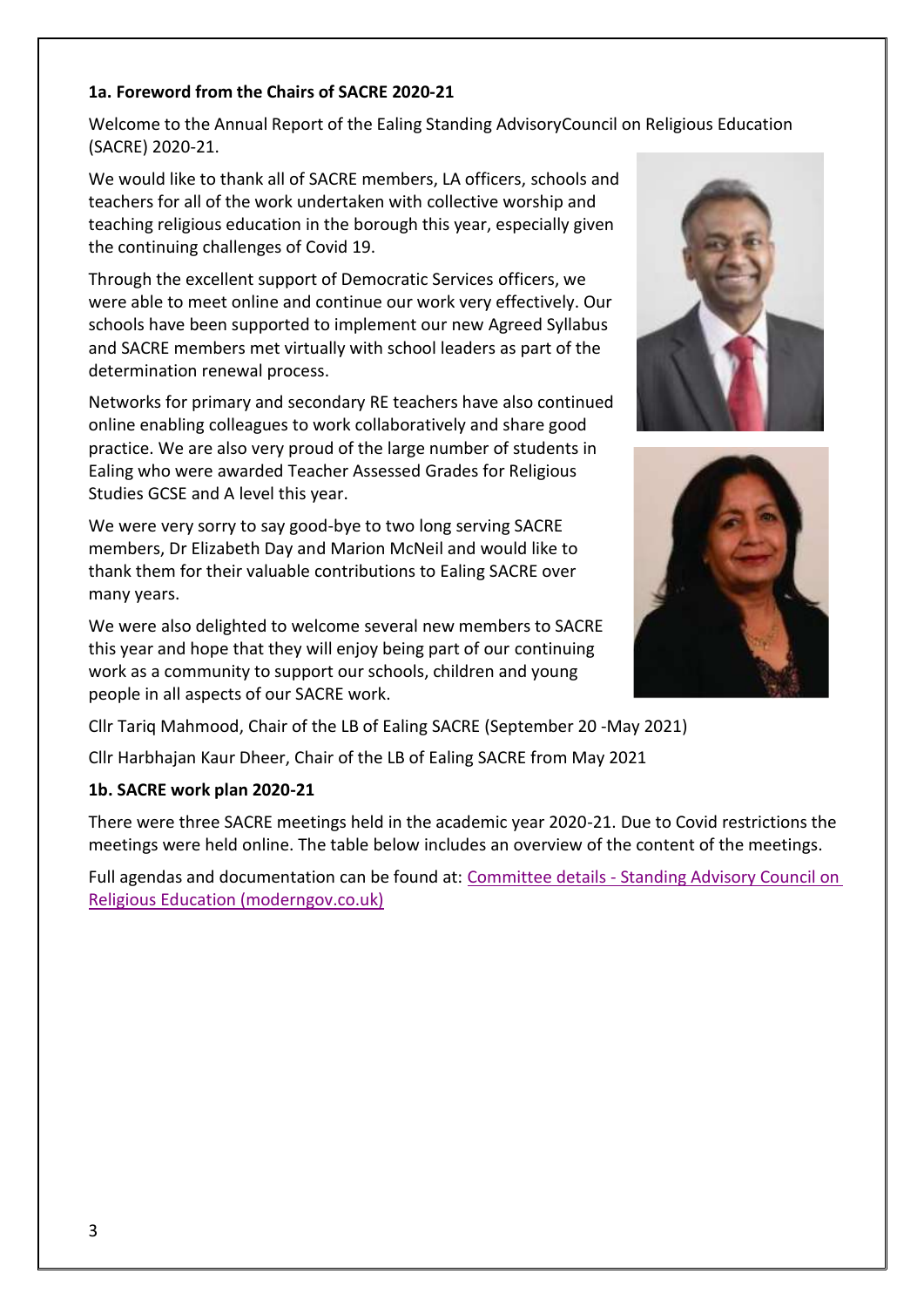|                                 | Autumn 2020<br>Thursday 12 <sup>th</sup> November 2020                                                           | Spring 2021<br>Tuesday 23 <sup>rd</sup> February 2021                                                                                                                      | Summer 2021<br>Tuesday 8 <sup>th</sup> June 2021                                                                                                    |
|---------------------------------|------------------------------------------------------------------------------------------------------------------|----------------------------------------------------------------------------------------------------------------------------------------------------------------------------|-----------------------------------------------------------------------------------------------------------------------------------------------------|
| Collective worship (reflection) | Review of Reflection guidance (LP)                                                                               | Draft revised guidance<br>Revised guidance completed and<br>added to EGfL                                                                                                  |                                                                                                                                                     |
| Determination applications      | Update on determination schedule<br>(51/AD)<br>Review of determination guidance<br>(LP) Covid amendment re visit | Revised determination guidance<br>(Covid)<br>Update on determination schedule<br>Determination applications<br>Lady Margaret Primary School<br>Featherstone Primary School | Update on determination schedule<br>Determination applications<br>Clifton Primary School<br>Three Bridges Primary School<br>Stanhope Primary School |
| RE guidance for schools         | Documents to be reviewed (LP)<br>Verbal update                                                                   | Documents to be reviewed                                                                                                                                                   | Documents to be reviewed                                                                                                                            |
| Agreed syllabus                 | Update on implementation<br>Advice on teaching, teaching<br>materials, teacher training (MT/EL)                  | Update on implementation<br>Advice on teaching, teaching<br>materials, teacher training                                                                                    | Update on implementation<br>Monitoring report<br>Advice on teaching, teaching<br>materials, teacher training                                        |
| Annual report                   | Draft annual report (LP)                                                                                         | Final annual report (sent to DfE,<br>NASACRE and EGfL)                                                                                                                     |                                                                                                                                                     |
| Constitution                    | Review of the constitution (LP)                                                                                  | Draft revised constitution                                                                                                                                                 | New constitution agreed                                                                                                                             |
| Membership                      | Update on membership and<br>vacancies (Chair/clerk)                                                              | Update on membership and<br>vacancies                                                                                                                                      | Update on membership and<br>vacancies                                                                                                               |
| Local and national updates      | Report on national updates (LP)<br>Local updates from SACRE adviser<br>and members (LP and all)                  | Report on national updates<br>Local updates from SACRE adviser<br>and members (LP and all)<br>Hinduism in RE in UK schools                                                 | Report on national updates<br>Feedback from NASACRE conference<br>Local updates from SACRE adviser<br>and members                                   |

## <span id="page-3-0"></span>**2. 2. Religious Education (statutory responsibilities)**

## <span id="page-3-1"></span>**2a. The local agreed syllabus and RE in schools**

The Ealing Agreed Syllabus for religious education 2020-25: Religions and worldviews: Believing, Behaving and Belonging was agreed at an Agreed Syllabus Conference held online on 23 July 2020. The new syllabus was approved at Cabinet on 13 October 2020.

As the new syllabus, which is a complete revision from the previous syllabus, was agreed at a late stage in 2019-20, a transition period was agreed up to summer 2021 from which time the syllabus should be taught in full.



<span id="page-3-2"></span>The new syllabus has two documents: **Overview** and **Teaching Units** and there is a full implementation guide. All documents relating to the Agreed Syllabus can be found at: RE [curriculum | Ealing Grid for Learning \(egfl.org.uk\)](https://www.egfl.org.uk/elp-services/teaching-and-learning/curriculum/curriculum-subjects/religious-education/re-3)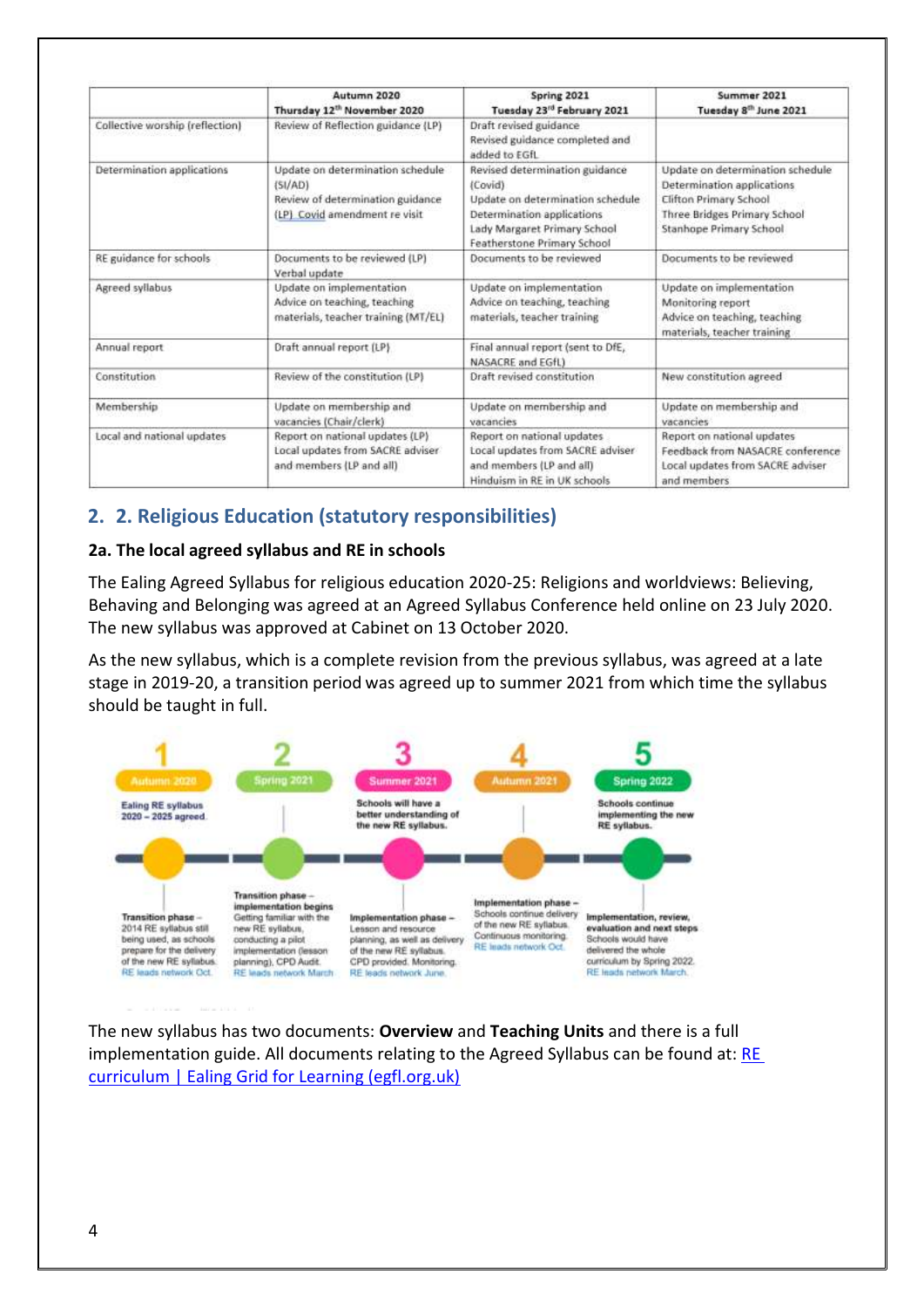#### **2b. Monitoring the Agreed Syllabus**

In 2020-21 the emphasis was on supporting schools to familiarise themselves with the new syllabus

and plan for implementation from summer 2021. Further monitoring of implementation will take place in 2021- 22.

#### <span id="page-4-0"></span>**2c. Standards and monitoring of RE; Teacher training and materials and advice for schools**

Termly meetings for subject leaders of RE in primary and special schools led by Mirela Temo, ELP Adviser, took place online during 2020-21 due to Covid 19. The meetings were held on 15 October 2020, 11 March 2021 and 10 June 2021.

Additional CPD sessions were also held on 7 May and 27 May in partnership with RE Today. 47 out of 80 primary schools have purchased the RE Today scheme of work which have been matched and adapted to the Ealing Agreed Syllabus.

Participants were given opportunities to:

- explore practical strategies for teaching and learning in the subject
- consider how to plan for effective learning and teaching in RE
- analyse how and why there should be assessment in RE and how this can be done effectively
- provide feedback on the new Agreed Syllabus and schemes of work

The high school RE subject leader network is run as part of the Ealing Teaching School Alliance (ETSA) programme of subject networks and is led by Emma Lauder, Head of Y13 at William Perkin CE High School. The autumn and spring networks meetings and the summer conference were held online due to Covid 19. The meetings took place on 11 November 2020 and 10 March 2021 and the conference took place on 23 June 2021.

Feedback from both primary and secondary network was very positive.

#### <span id="page-4-1"></span>**2d. Other information**

Withdrawals and how the SACRE monitors, advises or supports schoolswith this, complaints)

SACRE has received no reports of pupils being withdrawn from religious education in 2020-21. There have been no complaints to SACRE in 2020-21 in relation to religious education.

## <span id="page-4-2"></span>**3. 3. Collective worship (statutory responsibilities)**

#### <span id="page-4-3"></span>**3a. Standards and monitoring of collective worship**

During 2020-21 SACRE members supported by the SACRE Adviser Lesley Prior revised the collective worship guidance for schools. The new document was published online and circulated to schools in February 2021. The document and other resources to support collective worship can be found at: [Collective worship | Ealing Grid for Learning \(egfl.org.uk\)](https://www.egfl.org.uk/elp-services/teaching-and-learning/curriculum/curriculum-subjects/religious-education-0)

#### <span id="page-4-4"></span>**3b. Determinations**

There are 14 maintained schools in Ealing with a collective worship determination and 4 academies. During 2020-21 five determinations were renewed in maintained schools. Two of the schools had deferred their renewal from 2019-20 due to Covid 19. Academy determinations are renewed through the DfE.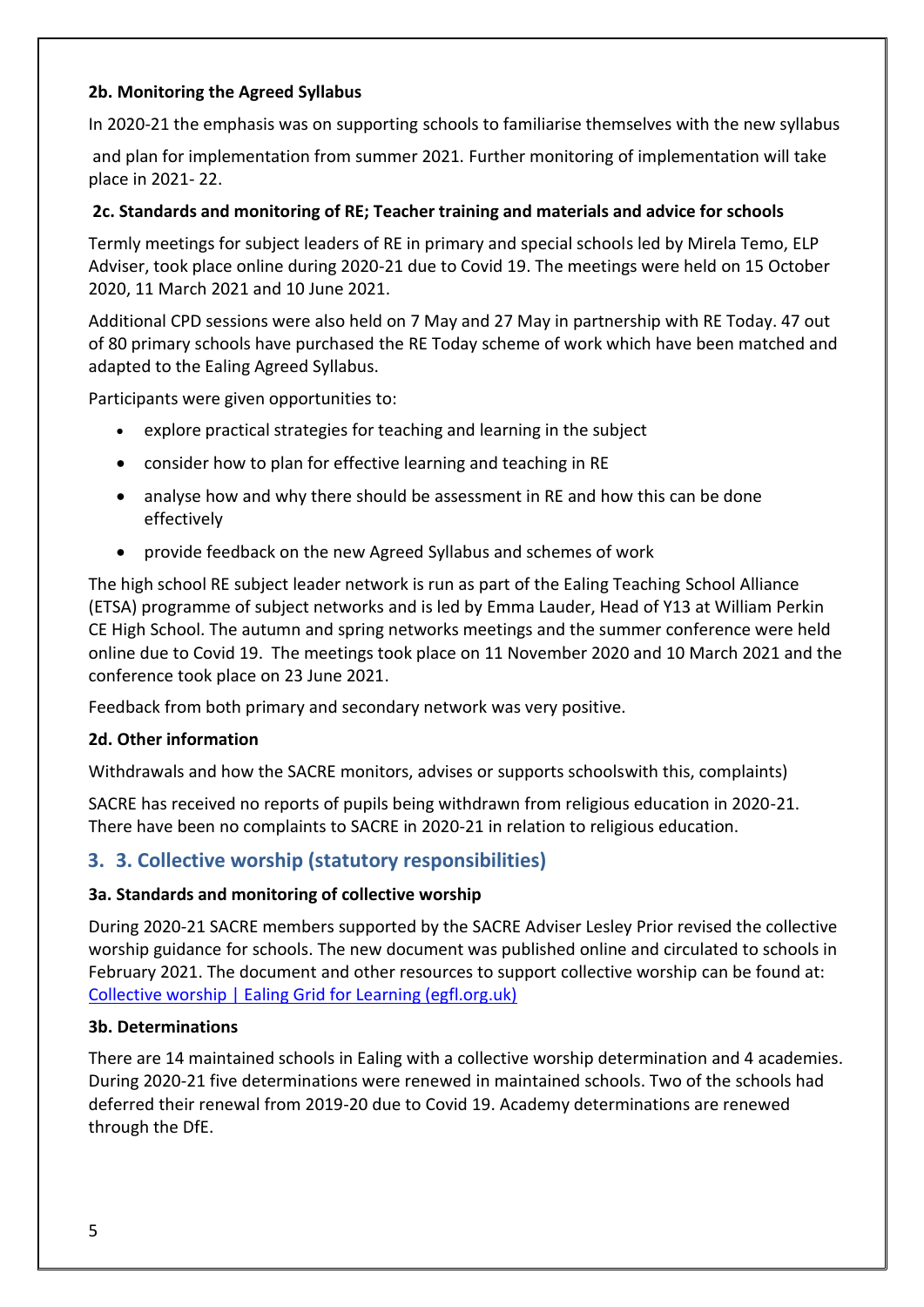#### Determination renewals in 2020-21

| School                  | <b>Phase</b> | Initial<br>determination<br>granted | Date of last<br>renewai | Date of expiry | School notified | Meeting date for<br>renewal | Comments                                                   |
|-------------------------|--------------|-------------------------------------|-------------------------|----------------|-----------------|-----------------------------|------------------------------------------------------------|
| 2019-20 academic year   |              |                                     |                         |                |                 |                             |                                                            |
| <b>Stanhooe Primary</b> | Primary      | 17.06.2015                          | 17.06.2015              | 06/06/20       | Spring 2020     |                             | Deferred to Summer 2021 (Covid 19)                         |
| Featherstone Primary    | Primary      | 06.03.1990                          | 17.06.2015              | 16/06/20       | Spring 2020     | 23/02/21                    | Deferred to Spring 2021 (Covid 19)<br>Application received |
| 2020-21 academic year   |              |                                     |                         |                |                 |                             |                                                            |
| Lady Margaret Primary   | Primary      | 19.06.89                            | 14.10.2015              | 13/10/20       | Spring 2020     | 23/02/21                    | Deferred to Spring 2021 (Covid 19)<br>Application received |
| Three Bridges Primary   | Primary      | 19.06.1990                          | 09.02.2016              | 08/02/21       | Spring 2021     |                             | Deferred to Summer 2021 (Covid 19)                         |
| Clifton Primary         | Primary      | 29.06.1993                          | 22.05.2016              | 21/06/21       | Spring 2021     |                             | Summer 2021                                                |

The SACRE member visit process was adapted to an online meeting and new guidance provided. SACRE members were impressed with the ways that schools had adapted to online collective worship during the partial school closure. The determination documentation is reviewed each year and in response to feedback from schools. It can be found at: Determination | Ealing Grid for [Learning \(egfl.org.uk\)](https://www.egfl.org.uk/elp-services/teaching-and-learning/curriculum/curriculum-subjects/religious-education-17)

#### <span id="page-5-0"></span>**3c Other information**

Withdrawals and how the SACRE monitors, advises or supports schoolswith this, Complaints)

SACRE has received no reports of pupils being withdrawn from collective worship in 2020-21. There have been no complaints to SACRE in 2020-21 in relation to collective worship.

## <span id="page-5-1"></span>**4. 4. Links with other bodies**

Ealing SACRE is affiliated to The National Association of SACREs (NASACRE). Login details for the NASACRE website can be obtained from the SACRE clerk. A member of SACRE, Mrs Barjinderpal Lall attended the online NASACRE AGM on 24 May 2021 and produced a report which was presented at the summer SACRE meeting. The SACRE professional adviser is a member of the NASACRE Executive Group and is also a member of many other RE professional bodies adshares information from them at SACRE Meetings. Ealing SACRE also has links with the Ealing Faith and Belief Forum. [Home -](https://faithbeliefforum.org/) The [Faith & Belief Forum \(faithbeliefforum.org\)](https://faithbeliefforum.org/)

## <span id="page-5-2"></span>**5. 5. SACRE involvement locally**

SACRE did not take part in any Governor training in 2020-21. Advice produced by SACRE is available at[: RE guidance for schools | Ealing Grid for Learning \(egfl.org.uk\)](https://www.egfl.org.uk/elp-services/teaching-and-learning/curriculum/curriculum-subjects/religious-education/re-12)

#### <span id="page-5-3"></span>**6. 6. SACRE arrangements**

#### <span id="page-5-4"></span>**6a. Professional and administrative support**

How the LA supports the SACRE (clerking,adviser, links to council initiatives)

**SACRE roles 2020-21** 

<span id="page-5-5"></span>

| Role                            | Name                                    | <b>Contact details</b>            |
|---------------------------------|-----------------------------------------|-----------------------------------|
| Chair                           | Cllr Tario Mahmood                      | MahmoodTa@ealing.gov.uk           |
|                                 | Clir Harbhajan Dheer (from 18 May 2021) | DheerHK@ealing.gov.uk             |
| Clerk                           | Katie Sullivan                          | Sullivank@ealing.gov.uk           |
| <b>Professional Adviser</b>     | Lesley Prior                            | lestev.prior@london.anglican.org  |
| ELP Quality & Partnerships lead | Angela Doherty                          | _______<br>adoherty@ealing.gov.uk |
| <b>ELP Adviser</b>              | Mirela Temo                             | mtemo@ealing.gov.uk               |
| <b>ELP Business Support</b>     | Saynap Isman                            | ismans@ealing.gov.uk              |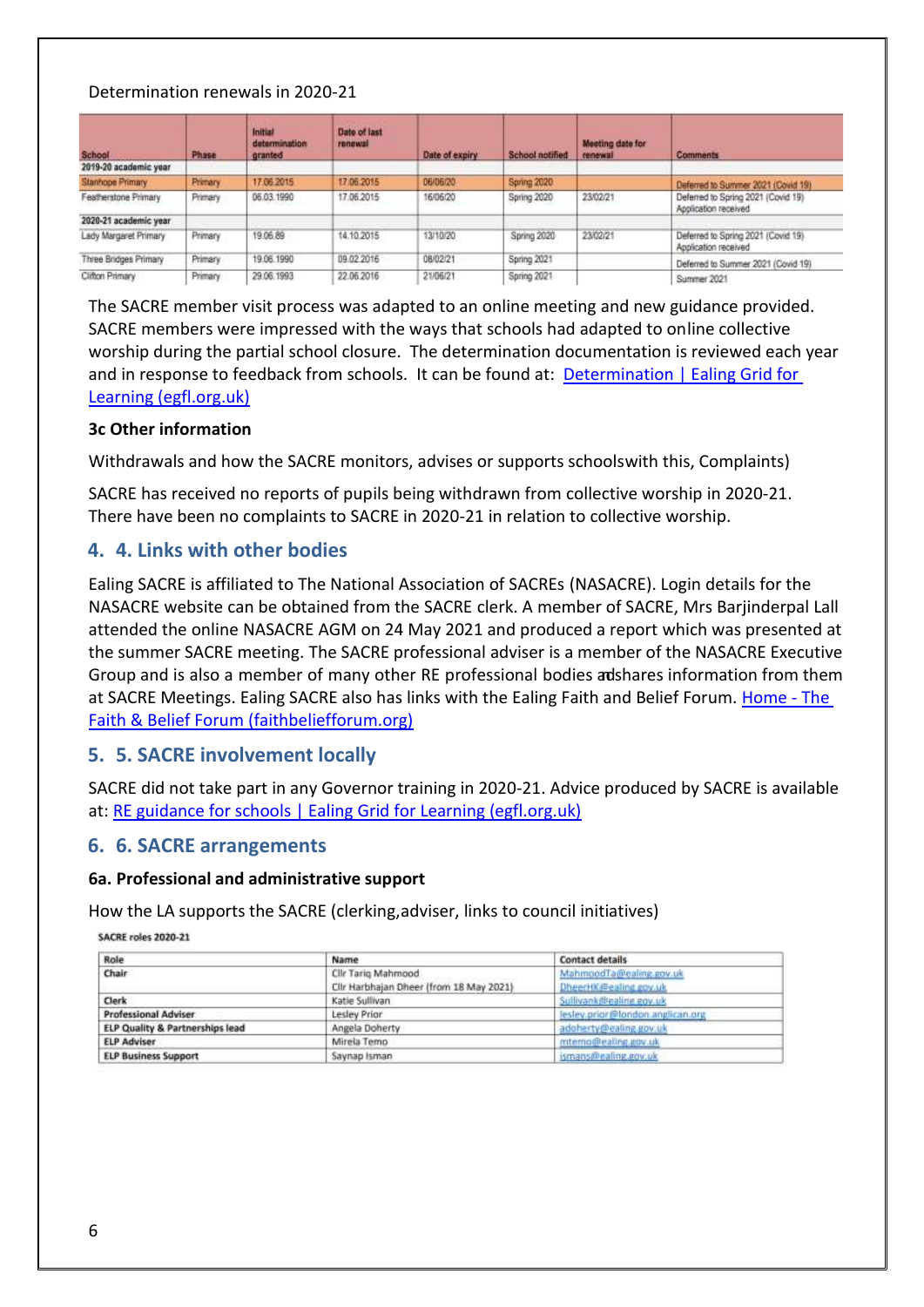#### **6b. Membership, representation, and recruitment**

Quoracy, issues and successes with recruitment

A full list of SACRE members is included in the Appendices. During 2020-21 the constitution was revised with clearer information included in relation to membership and absences. The new constitution can be found at: **SACRE** | Ealing Grid for [Learning \(egfl.org.uk\)](https://www.egfl.org.uk/elp-services/teaching-and-learning/curriculum/curriculum-subjects/religious-education/sacre)

#### **Recruitment of new members**

Actions taken during the year reduced the number of vacancies to 5 with 9 new members joining. A useful development to support recruitment was the production of a two-page ''Introduction to SACRE' document and a simple application form. The documents provide brief information on the role of SACRE and ensure that prospective members are aware of the expectations and commitments of the role.

Other actions targeted at specific vacancies included:

- direct work by Church of England member and London Diocesan Board representative Mark Newton which resulted in 3 new CE members
- a meeting with the Ealing trade union group to recruit a new member to Group C
- direct contact with appointing bodies in Group A
- requests through the RE teacher networks for members of Groups A-C

A key issue with recruitment is the lack of contact details for appointing bodies in Group A or the lack of response when the group is contacted. Two long serving members resigned as they were moving out of the area. There is good representation of all the main religious and world view groups listed in the constitution.

Summary of membership and vacancies 2020-21

| Area             | Number | <b>Representative groups</b>                                                                                                 | <b>Details of authorising</b><br>body / contact details<br>available | Follow up action                                                                                                        |
|------------------|--------|------------------------------------------------------------------------------------------------------------------------------|----------------------------------------------------------------------|-------------------------------------------------------------------------------------------------------------------------|
| Membership       | 40     | Other religions & worldviews (A) 20<br>Church of England (B)<br>б<br>5<br>Teachers' associations (C)<br>9<br>LA group (D)    | 3/20<br>Yes<br>Yes<br><b>Yes</b>                                     | Members of<br>group A to<br>provide details of<br>the authorising<br>body                                               |
| <b>Vacancies</b> | 5      | Church of England 1<br>African Caribbean Church 1<br>Islam Sunni 1<br>Sri Guru Ravi Dasia Sabha 1<br>Teachers' association 1 | Yes<br>Yes<br>No<br>Yes<br>Yes:                                      | All with contact<br>details have been<br>emailed.<br>Gatekeeping<br>request to be sent<br>to schools as a<br>next step. |

#### <span id="page-6-0"></span>**6c. Attendance**

All SACRE meetings in 2020-21 were quorate. Attendance has improved with online meetings.

**Summary of attendance** (% may refer to a longer period than 2020-21)

| <b>Attendance</b> | No of members |
|-------------------|---------------|
| 80-100%           | 12            |
| 60-79%            |               |
| 50-59%            |               |
| <50%              |               |

View Committee attendance - [Standing Advisory Council on Religious Education](https://ealing.moderngov.co.uk/mgAttendanceSummary.aspx?XXR=0&DR=15%2f12%2f2021-09%2f06%2f2022&ACT=Find&UID=0&RPID=187)

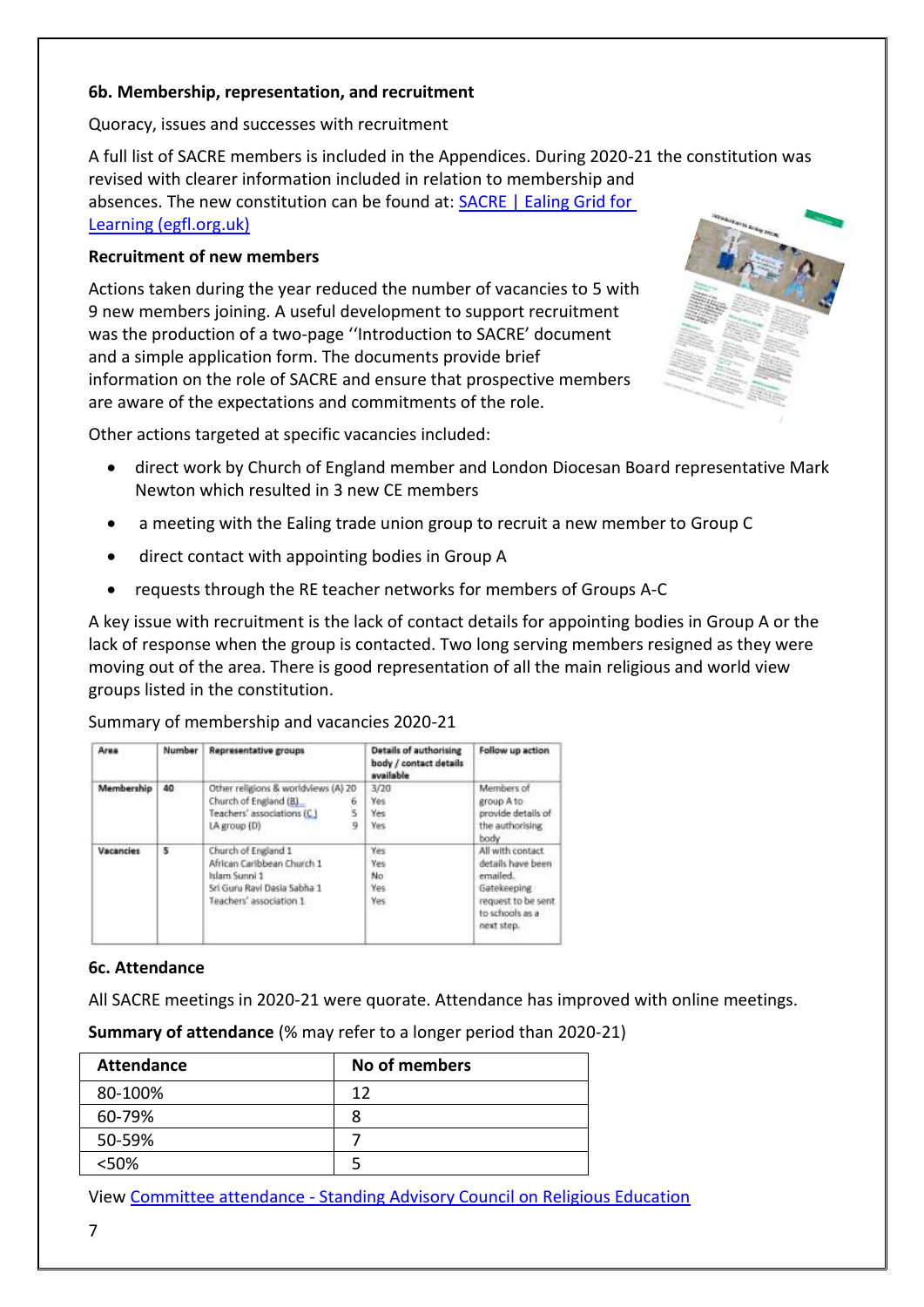#### <span id="page-7-0"></span>**6d. Training for SACRE members**

SACRE members are encouraged to attend training provided by NASACRE. School based SACRE members or those with other links to education also attend local and national RE training including Diocesan training.

#### <span id="page-7-1"></span>**6e. Finance given to SACRE for its work**

£10k is allocated to SACRE from the Dedicated Schools Grant (DSG). The funding contributes toward the cost of the SACRE Professional Adviser, primary RE network, secondary RE network and other costs e.g., NASACRE membership, NASACRE conference attendance etc

SACRE meetings are clerked by the council's committees' services team as an integral part of the support provided for all formal meetings within the council's meetings programme.

Other leadership time (ELP Quality & Partnership lead) and administration costs e.g., contact with schools re determinations and following up on membership are covered by the Ealing Learning Partnership Business support and leadership budgets. Additional funding was allocated in 2019-20 to cover the cost of the new Agreed Syllabus.

<span id="page-7-2"></span>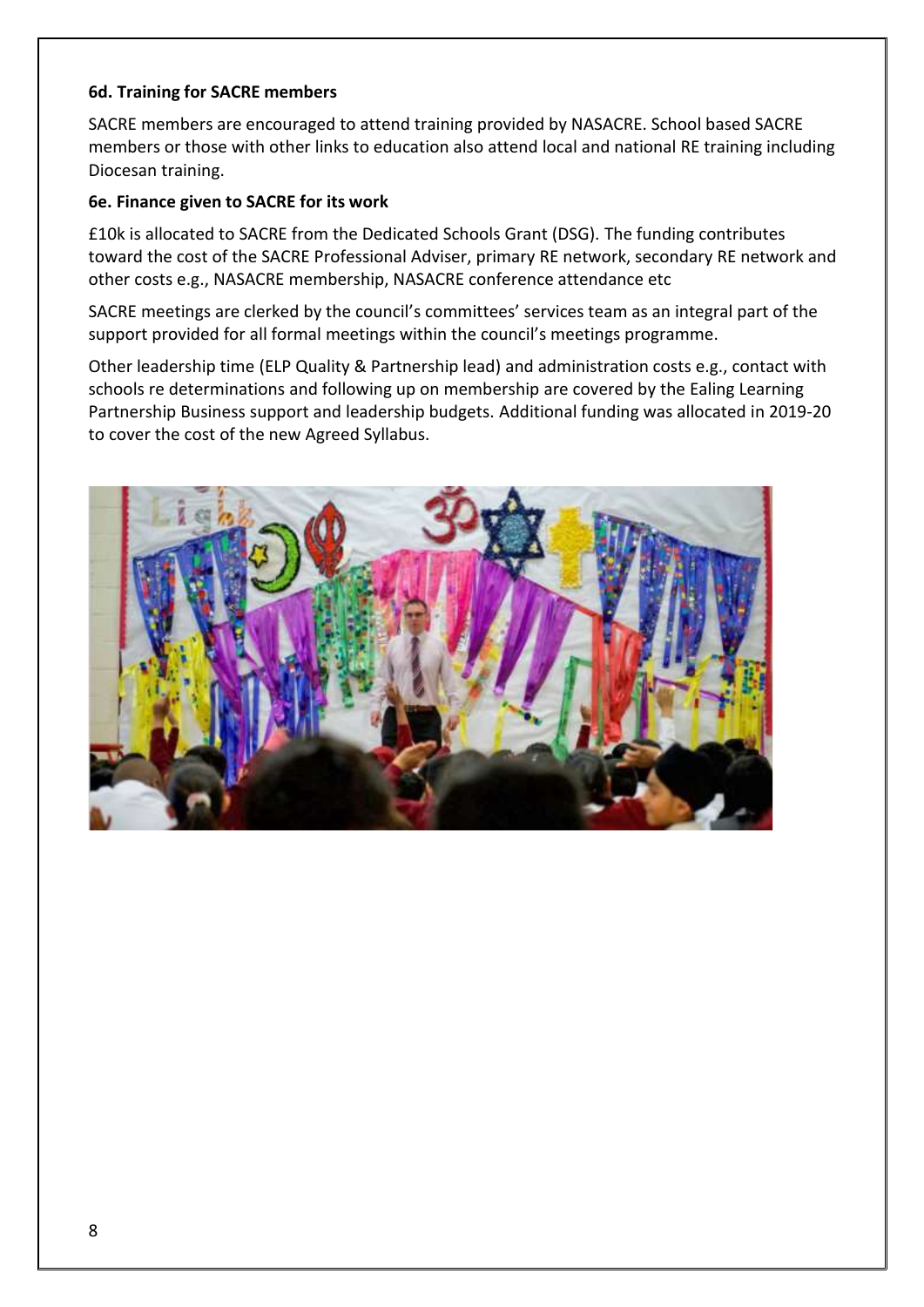## **8. 7. Appendices**

#### <span id="page-8-0"></span>**7a. Table of GCSE & A Level Religious Studies results 2021**

The government cancelled all public examinations at Key Stage 4 and 5 again in 2021 due to the Covid 19 pandemic. Students were awarded grades through the Teacher Assessed Grades (TAG) process. Teachers in Ealing schools used a range of evidence to award grades to students. These grades will not be published but an overview of the number of entries for GCSE and A level has been included below.

#### **Key Stage 4**

In 5 of the 11 schools without a religious designation (2 maintained schools and 3 academies) the whole cohort sits Religious Studies GCSE. Across Ealing 66% of students were taking RS GCSE in 2021 in state funded schools. In one school no students took RS GCSE in 2021 as they are moving to a two- year course.

| <b>GCSE</b>               | 2017 $(A*-C)$         | 2018 (New<br>GCSE)            | 2019                          | 2020 Centre<br>Assessed<br>Grades (CAG) | 2021 Teacher<br>Assessed<br>Grades (TAG) |
|---------------------------|-----------------------|-------------------------------|-------------------------------|-----------------------------------------|------------------------------------------|
| Number of<br>students / % | 1674 (61%)            | 1473 (52%)                    | 1733 (59%)                    | 2044 (66%)                              | 1923 (57%)                               |
| Progress 8                | 0.43<br>Above average | 0.82<br>Well above<br>average | 0.63<br>Well above<br>average |                                         |                                          |
| % 9-4 / $A^*$ -C          | 77%                   | 74%                           | 75%                           |                                         |                                          |

#### **Key Stage 5**

120 students took Religious Studies A level in 2021 across 9 Ealing state funded high schools. 72% of the students (86) were in schools without a religious designation.

| A level                   | 2017      | 2018 (New A<br>level) | 2019     | 2020 Centre<br>Assessed<br>Grades (CAG) | 2021 Teacher<br>Assessed<br>Grades (TAG) |
|---------------------------|-----------|-----------------------|----------|-----------------------------------------|------------------------------------------|
| Number of<br>students / % | 147 (11%) | 105 (8%)              | 122 (9%) | 111                                     | 120                                      |
| %A-E                      | 100%      | 100%                  | 97%      |                                         |                                          |
| %A-C                      | 80%       | 87%                   | 71%      |                                         |                                          |
| $%A-B$                    | 57%       | 53%                   | 40%      |                                         |                                          |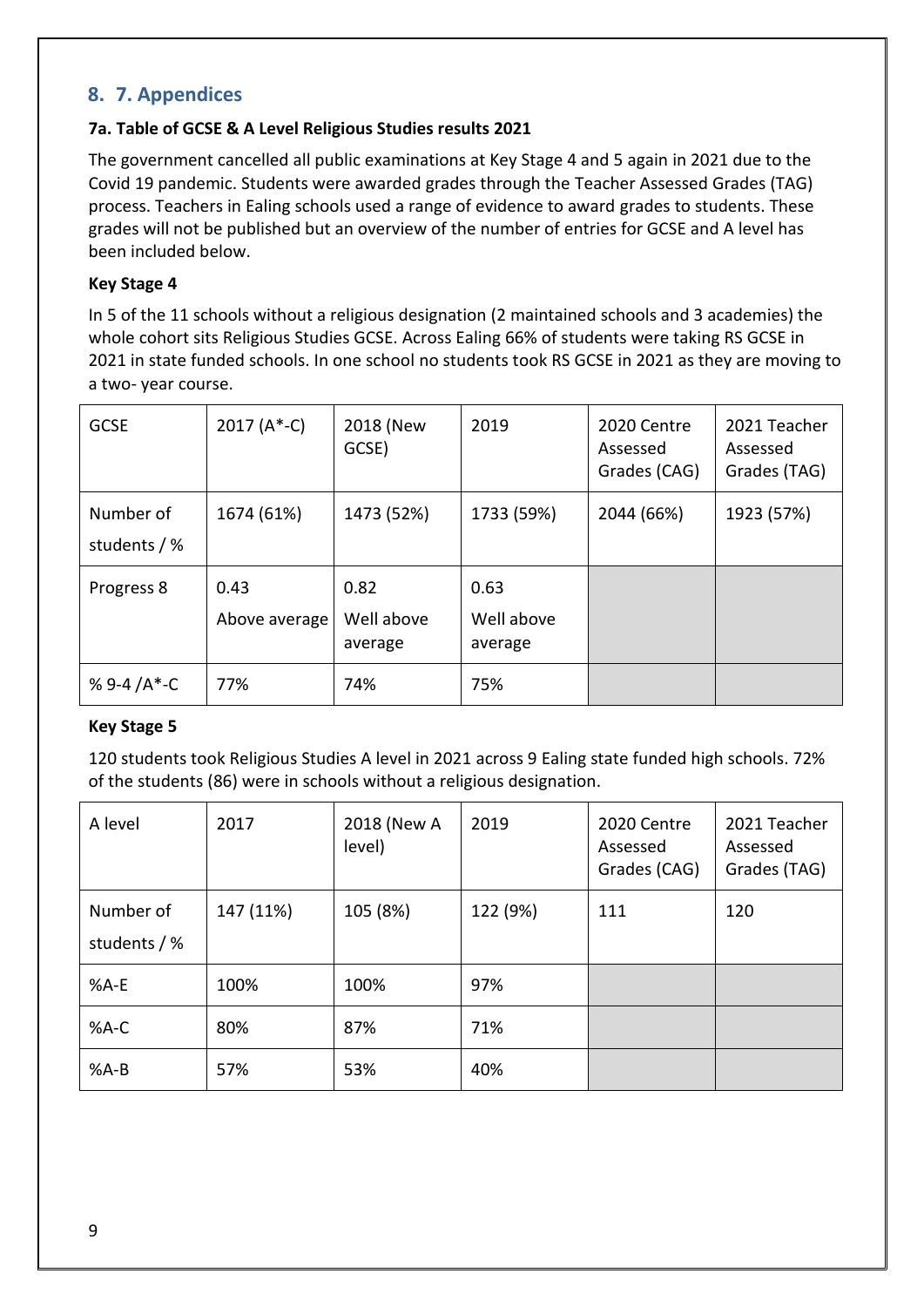## <span id="page-9-0"></span>**7b. SACRE membership 2020-21**

## **Group A: Christian denominations and other religions, denominations of such religions and nonreligious beliefs (20 members)**

Christian (4)

| African Caribbean Church                     |                       | Vacancy |                  |
|----------------------------------------------|-----------------------|---------|------------------|
| Free Church Federal Council                  |                       | Vacancy |                  |
| Roman Catholic (10/05/2016) Ms Kim Burke     |                       |         |                  |
| United Reformed Church Rev Susan McCoan      |                       |         |                  |
| Baha'i (1) Ursula Patel                      |                       |         |                  |
| Kian Altmann (Deputy)                        |                       |         |                  |
| Buddhist (1)                                 | Mr Luxman Dissanayake |         |                  |
| Hindu(2)                                     | Mrs Apara Sharma      |         |                  |
| Hindu Vacancy                                |                       |         |                  |
| Humanist (2)                                 |                       |         |                  |
| Humanists UK Ms Kath Richardson              |                       |         |                  |
| West London Humanist & Secularist            |                       |         | Mr Oliver Murphy |
| Islam $(4)$                                  |                       |         |                  |
| Islam - Sunni Mr Kasim Minhas                |                       |         |                  |
| Mr Sikander Minhas (Deputy)                  |                       |         |                  |
| Islam Sunni Vacancy                          |                       |         |                  |
| Islam-Discover Islam Mr Naif Sheikh          |                       |         |                  |
| Jahed Ahmed (Deputy)                         |                       |         |                  |
| Islam - Shi'a Mrs Fatemah Moledina           |                       |         |                  |
| Jewish (2) Dr Marianne Izen                  |                       |         |                  |
| Liberal Jewish                               | Ms Megan Dick         |         |                  |
| Ravidassia and Sikh (4)                      |                       |         |                  |
| Ramgarhia Sabha (2) Mrs Barjinder Lall       |                       |         |                  |
| Ramgarhia Sabha Mrs Surinder Cholia          |                       |         |                  |
| Sikh Missionary Society Ms Jaswant Kaur Bola |                       |         |                  |
| Shri Guru Ravi Dass Sabha Vacancy            |                       |         |                  |
| Group B – Church of England (6 members)      |                       |         |                  |
| <b>Rev Canon Mark Poulson</b><br>1.          |                       |         |                  |
| 2. Mr Mark Newton                            |                       |         |                  |
| 3. Ms Auriol Hale<br>4. Ms Susan Larson      |                       |         |                  |
|                                              |                       |         |                  |

5. Vacancy